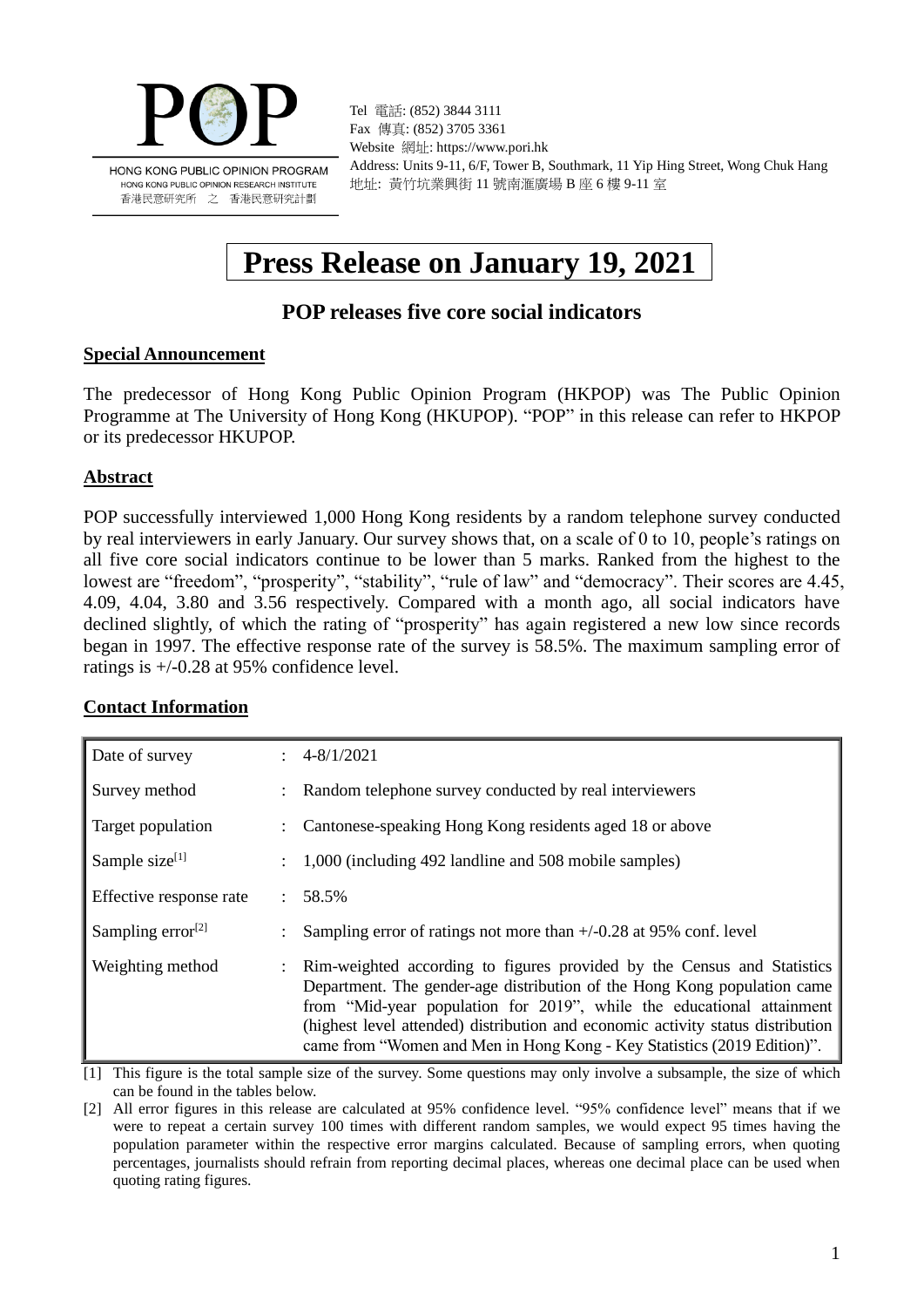## **Latest Figures**

| Date of survey                  |              | 31/8-4/9/20 19-22/10/20 | $9-13/11/20$ | 7-10/12/20   | $4 - 8/1/21$                  | <b>Latest</b><br><i>change</i> |
|---------------------------------|--------------|-------------------------|--------------|--------------|-------------------------------|--------------------------------|
| Sample size                     | 590-618      | 575-632                 | 579-634      | 602-609      | 594-604                       | --                             |
| Response rate                   | 58.4%        | 62.2%                   | 63.9%        | 70.0%        | 58.5%                         | --                             |
| Latest findings                 | Finding      | Finding                 | Finding      | Finding      | <b>Finding &amp;</b><br>error | --                             |
| Degree of freedom               | $4.13^{[3]}$ | $4.60^{[3]}$            | 4.60         | 4.68         | $4.45 + (-0.27)$              | $-0.23$                        |
| Degree of prosperity            | 4.15         | 4.30                    | $4.57^{[3]}$ | $4.11^{[3]}$ | $4.09 + (-0.22)$              | $-0.02$                        |
| Degree of stability             | 3.63         | $4.15^{[3]}$            | 4.15         | 4.17         | $4.04 + (-0.24)$              | $-0.12$                        |
| Compliance with the rule of law | $3.41^{[3]}$ | $3.82^{[3]}$            | 4.05         | 4.01         | $3.80 + (-0.25)$              | $-0.21$                        |
| Degree of democracy             | 3.49         | 3.61                    | 3.74         | 3.85         | $3.56 + (-0.28)$              | $-0.29$                        |

Herewith the latest figures of the five core social indicators:

[3] The difference between the figure and the result from the previous survey has gone beyond the sampling error at 95% confidence level, meaning that the change is statistically significant prima facie. However, whether the difference is statistically significant is not the same as whether they are practically useful or meaningful, and different weighting methods could have been applied in different surveys.

On a scale of 0 to 10, people's ratings on all five core social indicators continue to be lower than 5 marks. Ranked from the highest to the lowest are "freedom", "prosperity", "stability", "rule of law" and "democracy". Their scores are 4.45, 4.09, 4.04, 3.80 and 3.56 respectively. Compared with a month ago, all social indicators have declined slightly, of which the rating of "prosperity" has again registered a new low since records began in 1997.

## **Opinion Daily**

In 2007, POP started collaborating with Wisers Information Limited whereby Wisers supplies to POP a record of significant events of that day according to the research method designed by POP. These daily entries would then become "Opinion Daily" after they are verified by POP.

For some of the polling items covered in this press release, the previous survey was conducted from 7 to 10 December, 2020 while this survey was conducted from 4 to 8 January, 2021. During this period, herewith the significant events selected from counting newspaper headlines and commentaries on a daily basis and covered by at least 25% of the local newspaper articles. Readers can make their own judgment if these significant events have any impacts to different polling figures.

| 6/1/21   | Police arrests 53 democrats involved in the pro-democracy primaries who allegedly violated<br>the national security law.                                                                  |
|----------|-------------------------------------------------------------------------------------------------------------------------------------------------------------------------------------------|
| 5/1/21   | Geoffrey Ma says details and justifications are needed to call for judicial reform.                                                                                                       |
| 4/1/21   | The government announces extension of anti-epidemic measures. Face-to-face classes are<br>suspended in kindergartens, primary and secondary schools until the Lunar New Year<br>holidays. |
| 2/1/21   | The government does not rule out mandatory use of the "LeaveHomeSafe" app.                                                                                                                |
| 2/1/21   | The government expects to provide vaccinations to the public in February at the earliest.                                                                                                 |
| 31/12/20 | The Court of Final Appeal grants leave to appeal to the Department of Justice. Jimmy Lai is<br>remanded in custody.                                                                       |
| 30/12/20 | Ten among the 12 Hong Kong people case are sentenced to 7 months to 3 years in prison,<br>while two minors are transferred to Hong Kong.                                                  |
| 28/12/20 | Mandatory testing is ordered after coronavirus is detected in the sewage from a building.                                                                                                 |
| 26/12/20 | Coronavirus outbreak occurs in United Christian Hospital.                                                                                                                                 |